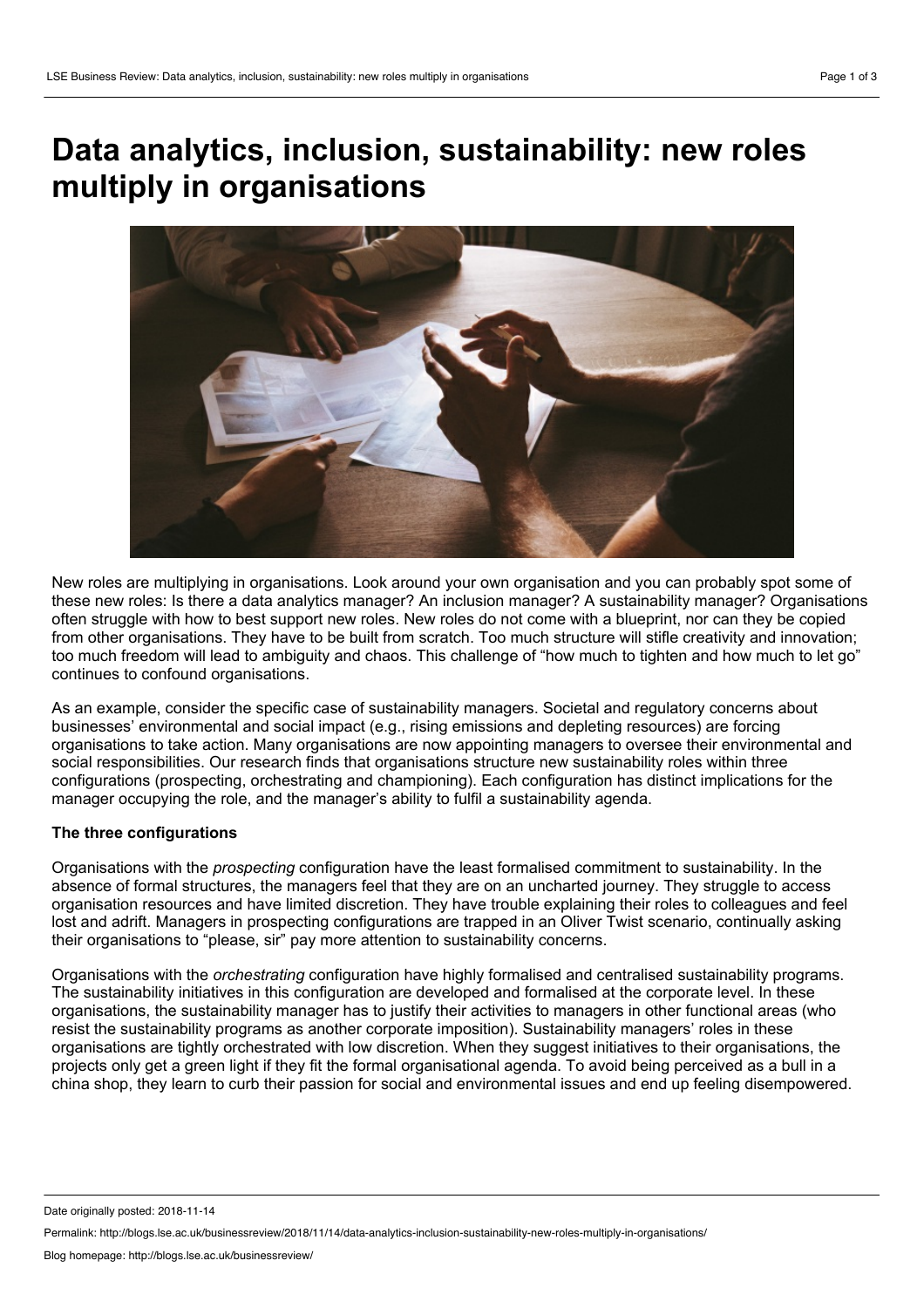Organisations with the *championing* configuration have a broad overall commitment to sustainability, but the specific sustainability initiatives are not rigidly formalised. Sustainability managers in this configuration have considerable discretion to launch and champion innovative social and environmental initiatives. They leverage their discretion to successfully collaborate with internal (i.e., colleagues in other functional areas) and external (i.e., communities and regulators) stakeholders. Sustainability programs are decentralised, so social and environmental initiatives are not viewed as top-down directives but are embedded in the routine activities of other functions. Managers in championing configuration feel empowered. They see themselves as music conductors who work with their colleagues to co-create a sustainable future.

## **Stuck in a rutor evolving toward the ideal?**

The championing configuration provides the Goldilocks fit to structuring new roles. But structure does not have to be destiny and organisations do not have to be stuck in the other configurations. As organisational programs grow, a need for efficiency and standardisation can lead the programs to evolve from *low* formalisation (in the prospecting configuration) to *high* formalisation (in the orchestrating configuration). However, evolving to the *semi-structured* championing configuration is not a natural outcome of the forces of growth. Evolving towards this elusive balance between structure and discretion demands both managerial and organisational engagement. A deliberate and considered transition toward the ideal configuration occurs only when active managerial championing takes place in a mature organisational context.

### **Can the evolution be fast tracked?**

When their structures prevent organisations from achieving their desired outcomes, but progress is urgently needed, organisations may need to consider "structural overlays". Organisations that are fumbling with creating structure around new managerial roles (i.e., organisations with the prospecting configuration) can consciously incorporate mechanistic overlays to give new managers resources, authority and a clear focus to advance specific projects. The more rigidly formalised organisations (i.e., organisations with the orchestrating configuration) can loosen the iron fist of formalisation by consciously introducing organic overlays, such as "sandboxes" for specific projects that demand innovative and collaborative responses. This will temporarily exempt managers from the organisational bureaucracy and give them the freedom to experiment and innovate. This deliberate attention to structural overlays for new roles can help organisations fast track their journey towards achieving that"just right" balance between how much to tighten and how much to let go.

#### ♣♣♣

#### *Notes:*

- *This blog post is based on the authors' paper Shaping and Being Shaped: How [Organizational](http://journals.sagepub.com/doi/abs/10.1177/0001839218778018) Structure and Managerial Discretion Co-evolve in New Managerial Roles, in Administrative Science Quarterly.*
- The post gives the views of its authors, not the position of LSE Business Review or the London School of *Economics.*
- *Featured image credit: Photo by Thomas [Drouault](https://unsplash.com/photos/IBUcu_9vXJc?utm_source=unsplash&utm_medium=referral&utm_content=creditCopyText) on [Unsplash](https://unsplash.com/?utm_source=unsplash&utm_medium=referral&utm_content=creditCopyText)*
- *When you leave a comment, you're agreeing to our [Comment](http://blogs.lse.ac.uk/businessreview/comment-policy/) Policy.*



**Sukhbir Sandhu** is a senior lecturer in sustainability and ethics at the University of South Australia Business School. She received her PhD in management from Lincoln University, New Zealand. Sukhbir's research examines organisational engagement with social and environmental issues. Her current projects are investigating the drivers of corporate social and environmental initiatives, inclusive business strategies and organisational responses to climate change.

Date originally posted: 2018-11-14

Permalink: http://blogs.lse.ac.uk/businessreview/2018/11/14/data-analytics-inclusion-sustainability-new-roles-multiply-in-organisations/